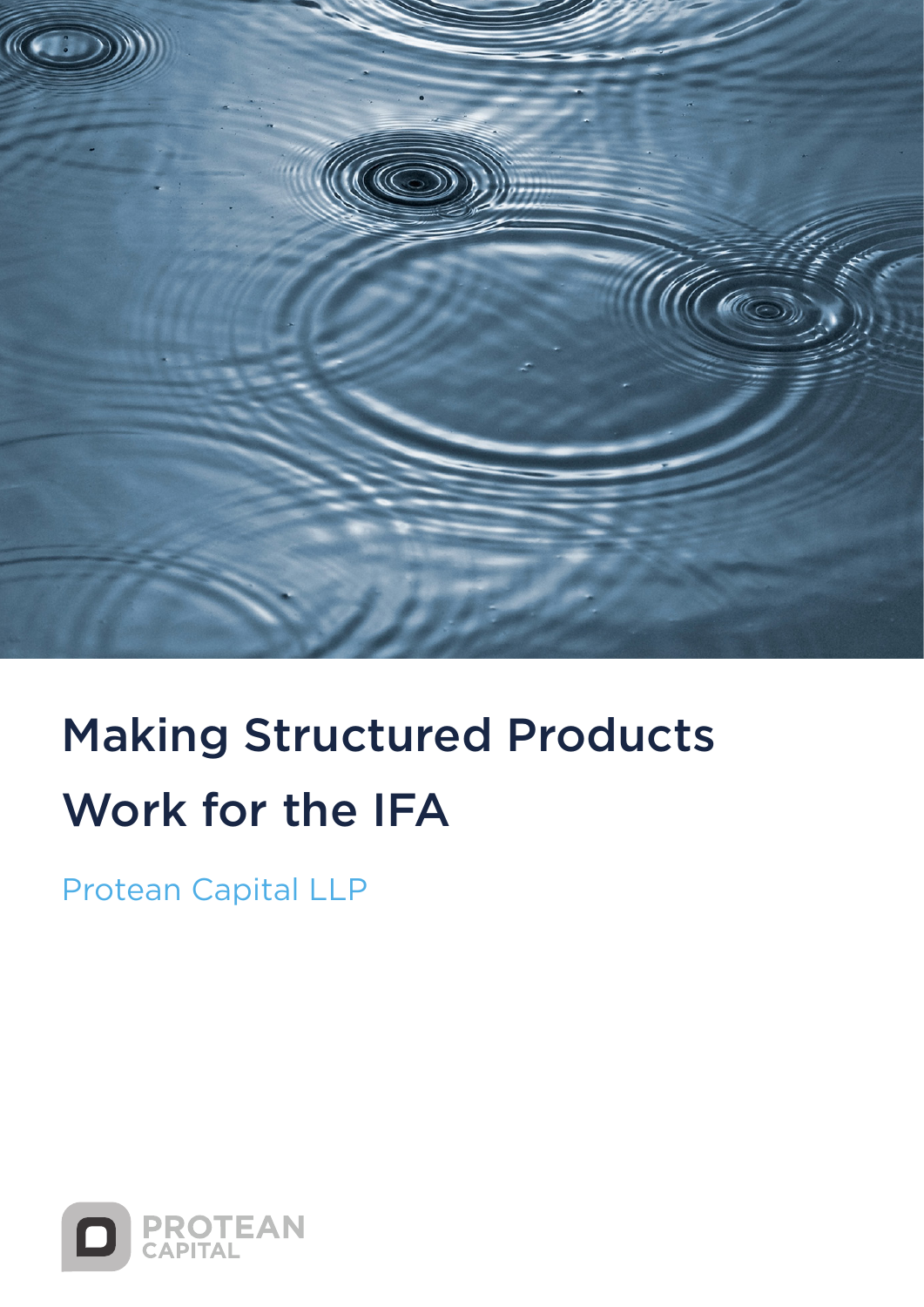### Retail Structured Products

#### Structured Products: A Popular Alternative

Structured products continue to be a popular and important investment choice for retail investors. Their ability to deliver both income and positive performance in a range of market environments, where traditional assets often fail to perform, highlight the benefits they bring to client portfolios.

In contrast to many alternative and absolute return investments based on often complex and opaque strategies, advisors are broadly familiar with how these products are constructed - exchanging potential excess gains for enhanced defensive qualities. This allows a more fundamental understanding of the risk/return profile, and greater comfort in the role these products perform in client portfolios.

#### Squaring the Circle

Despite the popularity of structured products, they have always been slightly awkward and have sat outside "Business as Usual" (BAU) for many advisors. Each product is effectively its own IPO, with its own application process and comes with additional administrative burdens and costs (e.g. research, PI insurance). Product providers have had to constantly innovate to continue issuance of new retail products in an ever-changing regulated advisory environment. The vehicles used to deliver them have evolved from life insurance policies, to deposits, to closed-ended investment companies, to today's investment plans.

Until now, they have been a classic example of trying to fit a square peg into a round hole. However, the adoption of the UCITS III directive in 2001 introduced the possibility of structured products finally being delivered in a format at the very heart of advisers' operations – a fund.

#### Highlights:

- Structured products remain a valuable allocation tool for IFAs
- Historically, IFAs have encountered hurdles when accessing products which have not aligned with established business processes
- IFAs can now gain exposure to institutional expertise without compromising on costs, diversification or liquidity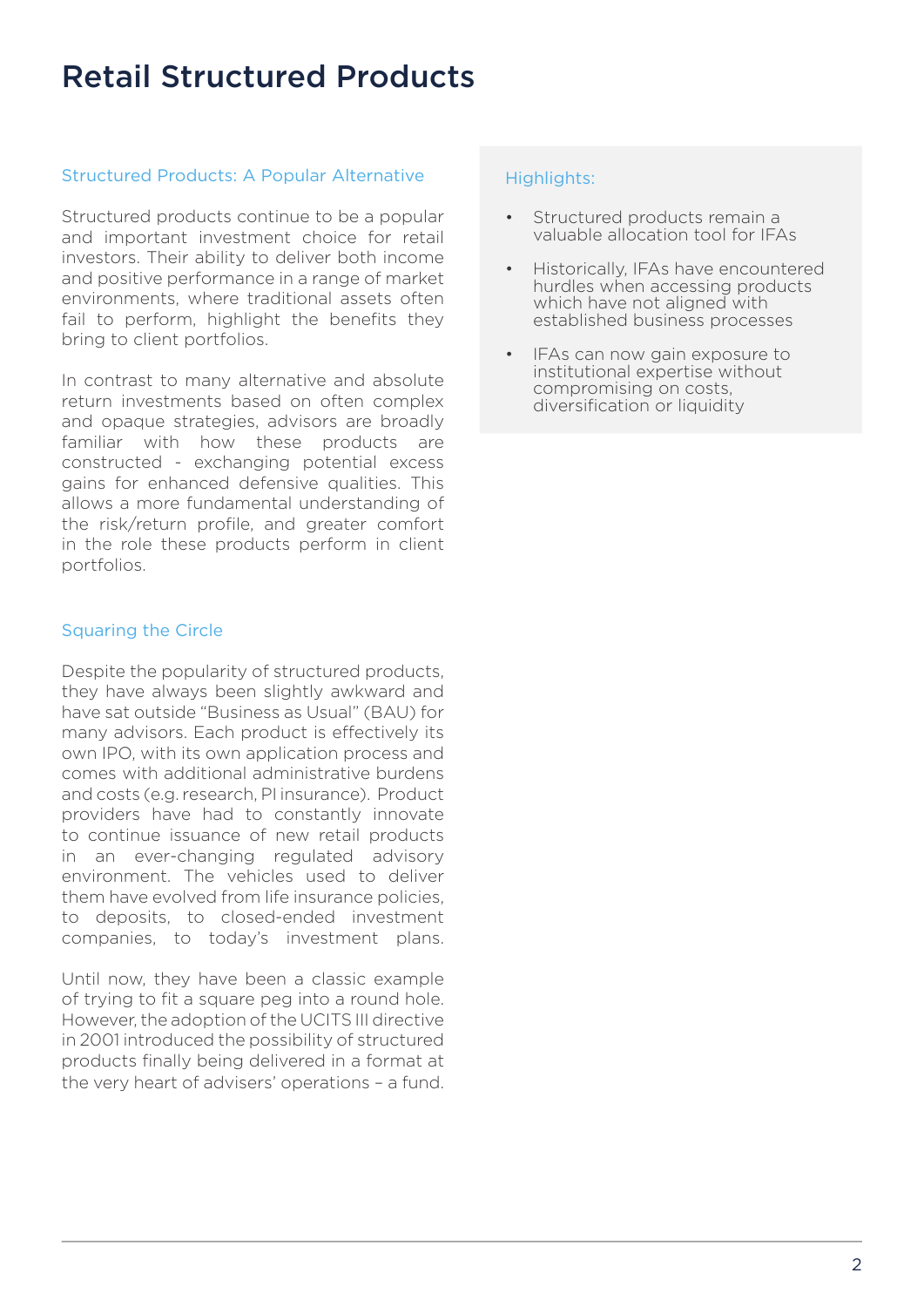## Delivering for the IFA

|                     |                               | <b>Investment Plan</b>                                                                                                    | Fund                                                                                                                   |
|---------------------|-------------------------------|---------------------------------------------------------------------------------------------------------------------------|------------------------------------------------------------------------------------------------------------------------|
| nvestment           | <b>Investment Exposure</b>    | Concentrated                                                                                                              | Diversified                                                                                                            |
|                     | Credit Exposure               | Concentrated                                                                                                              | Diversified                                                                                                            |
|                     | <b>Expert Risk Management</b> | $\pmb{\times}$                                                                                                            | $\checkmark$ - Generation 3 only (page 4)                                                                              |
|                     | Costs & Charges               | Investors pay 100% of the plan<br>manager's and product issuer's<br>costs and profits regardless of the<br>holding period | Daily accrual - investors only pay<br>for what they use                                                                |
|                     | Launch Risk                   | Yes - paid for by investor                                                                                                | None                                                                                                                   |
|                     | Liquidity                     | Restricted and at plan manager's<br>discretion                                                                            | Daily at NAV                                                                                                           |
|                     | Cost of Liquidity             | High                                                                                                                      | Zero - purchases and sales at<br>single priced NAV                                                                     |
|                     | Independence                  | Fettered - the plan manager is<br>often the promoter and the single<br>issuer is chosen weeks in advance<br>of launch     | Full open architecture - the<br>manager can choose any<br>institutional asset from any<br>provider on an ongoing basis |
|                     |                               |                                                                                                                           |                                                                                                                        |
|                     | Universal Admissibility       | No - cannot be held in life bonds                                                                                         | <b>BAU - Yes</b>                                                                                                       |
| istration<br>Admini | Dealing                       | Via ad hoc request to plan<br>manager                                                                                     | BAU - Via platform                                                                                                     |
|                     | <b>Additional monies</b>      | Find, research and apply for new<br>plan. Additional line in portfolio                                                    | BAU - Simple fund order                                                                                                |
|                     | Withdrawals                   | Special request to plan manager                                                                                           | BAU - Simple fund order                                                                                                |
|                     | Realisation                   | No advisor/investor discretion -<br>as and when plan matures                                                              | BAU - At advisor's/investor's<br>discretion                                                                            |
|                     | PI insurance                  | Often excluded or additional                                                                                              | <b>BAU - Within normal business</b>                                                                                    |
|                     | Reporting                     | Often off platform and separate<br>from rest of portfolio                                                                 | BAU - As per other funds on<br>platforms                                                                               |
|                     | Covered by FSCS               | $\pmb{\times}$                                                                                                            | $\checkmark$ - if UK fund                                                                                              |

3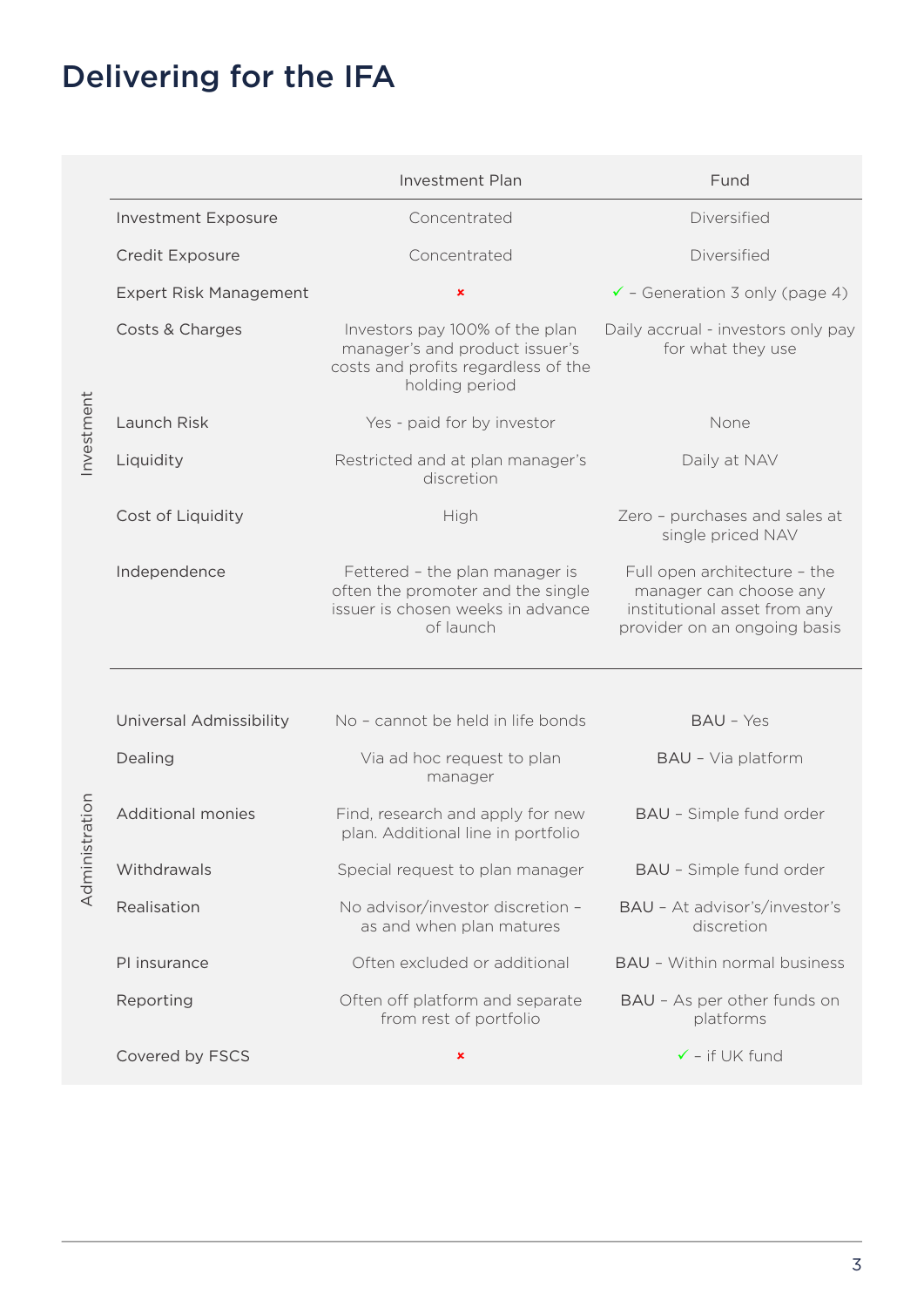### Structured Product Fund Evolution

As with all innovations, structured product funds have been honed and improved over time. The evolution broadly falls into three distinct generations:



**Generation 1:** a single structured product profile in a fund vehicle.

The first generation was largely driven by admissibility or to avoid credit concentration. For example - Lloyds of London, investment by other funds and tactical allocations within wealth portfolios.

Generation 2: a portfolio of individual structured products in a fund vehicle.

The second generation was created mainly for the retail space to address some of the administrative issues associated with planand bond-based structured products. These are generally simple collections of the same product type and largely driven by marketing optics.

**Generation 3:** a portfolio of the building blocks of structured products in a fund vehicle.

The latest generation benefits from expert investment and risk management and addresses the performance shortfalls of previous generations (and with multi holding portfolios of structured products in general). By investing in, and actively managing, the underlying building blocks, these funds remove many of the costs and mitigate the risk drift associated with structured products. This improves both the risk-adjusted return and provides greater confidence in the contribution to risk-assessed client portfolios.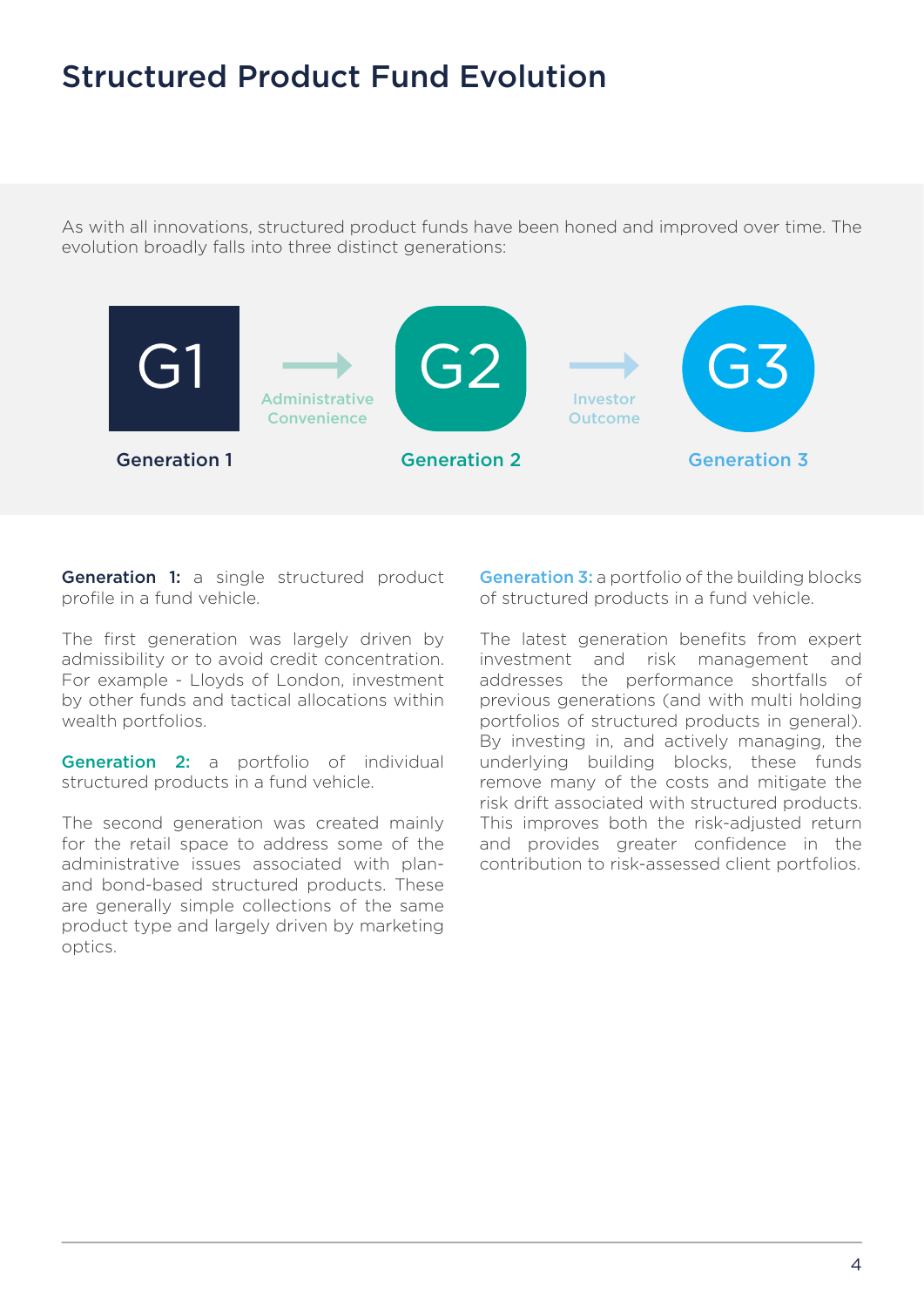### Specialist vs. Generalist

A key difference of a fund, when compared to historical delivery vehicles, is that investors are exposed to the underlying assets of the fund rather than an "Issuer" in the classic sense. For example – when investing in a structured life policy, structured deposit or structured investment plan or note, the holders are exposed to the life company, the deposit taker or the bond issuer.

In a fund, the investor has no exposure to the manager. This fundamentally changes the

relationship and the nature of the provider best placed to successfully deliver for investors.

The derivative expertise, experience and skills essential to the successful management of a structured product fund are those usually found on investment bank trading desks and not at traditional asset managers. Investment banks are, however, highly conflicted, fettered (one treasury, one trading desk) and do not have the independence critical to serving the investor's best interests.

|                                  | Investment Bank | Generalist Manager | <b>Specialist Manager</b> |
|----------------------------------|-----------------|--------------------|---------------------------|
| Independence                     | $\mathbf x$     |                    |                           |
| Open Architecture                | $\mathbf x$     |                    |                           |
| Derivative Expertise             |                 | ×                  | ✓                         |
| <b>Fund Management Expertise</b> | $\mathbf x$     |                    |                           |
| Low Cost Base                    | $\mathbf x$     |                    |                           |

The key requirements of deep expertise, true independence and complete alignment with investor interests all point towards a specialist manager as the optimal provider.

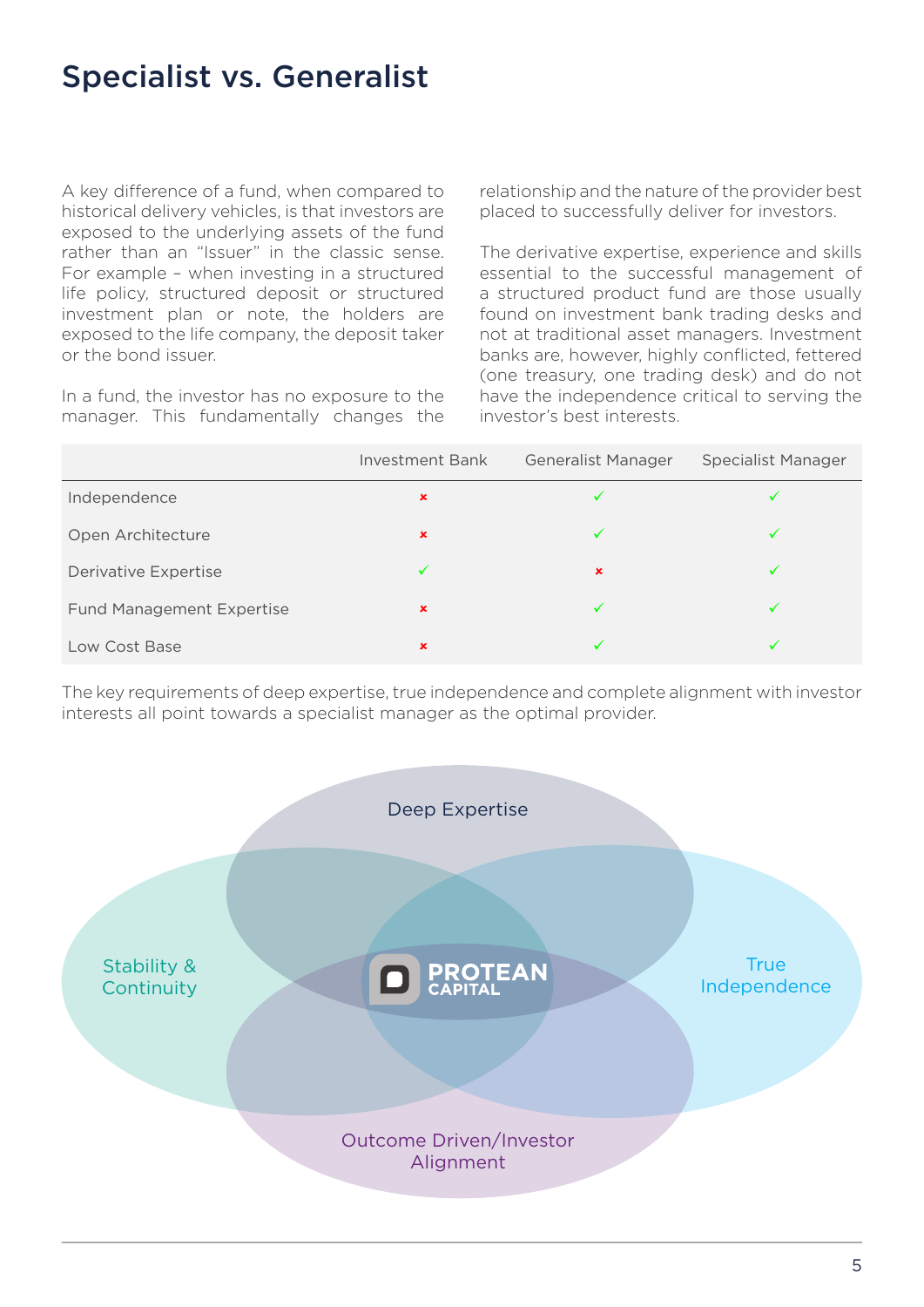### Protean Capital LLP

Protean Capital is a specialist investment manager combining the skills and expertise of investment banking with the independence and accessibility offered by the fund format.

Although formed in 2012, its partners have known and worked with each other for decades. Each partner brings deep expertise, covering all aspects of structured products, gained from senior roles at global blue-chip investment banks. Together, this experience places Protean Capital at the forefront of independent structured solution providers and investment managers.

With an unrelenting focus on risk, we have formed deep, trusted relationships in the wealth and family office space where we 'manage' and advise on a broad range of mandates. These have been implemented in a number of formats with the UCITS fund being ideal for retail investors.

Our history is one of independence and innovation. By exploring all options and focusing on every detail, we push through the status quo to create true choice and better outcomes for our investors.

#### Core Business Lines:

- Specialist investment manager
- Structured product advisory and development for portfolio managers and family offices
- Quantitative Investment Strategies (QIS)

#### Highlights\*:

- Truly independent with institutional pricing from more than 20 investment banks
- Over £2bn in structured investments for clients
- Over £800m in assets under 'management'
- Investment manager on two UCITS funds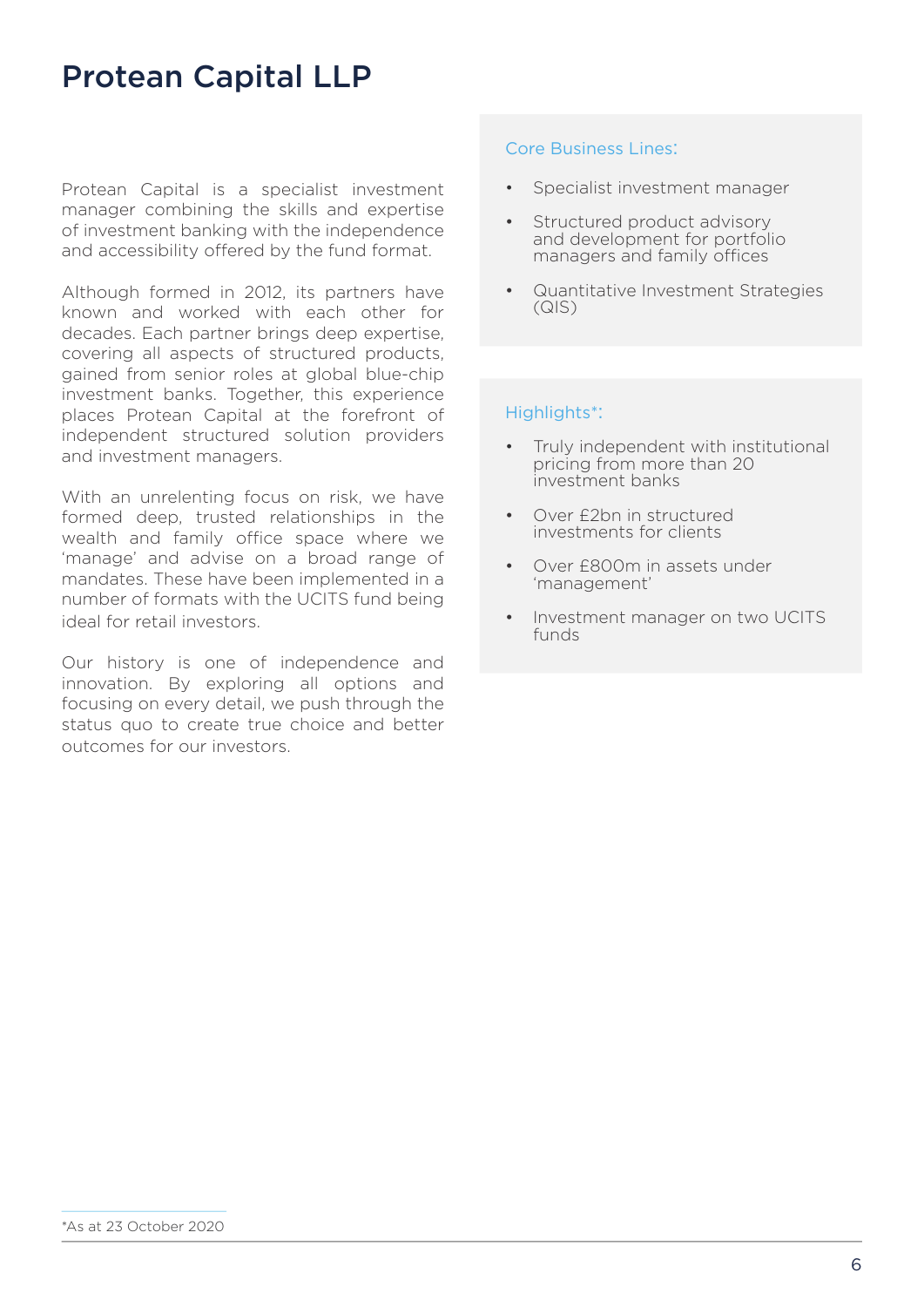### Partners' Skills and Experience

### Bob Champney – working relationship with the other partners for 23 years\*

|                                 | Roles & Expertise: Head of European Structuring                               |  |  |
|---------------------------------|-------------------------------------------------------------------------------|--|--|
|                                 | Global head of Exotic Derivative Trading                                      |  |  |
| Institutions:                   | Paribas                                                                       |  |  |
|                                 | Merrill Lynch                                                                 |  |  |
| Highlights:                     | Ranked No. 1 globally for derivative research by Extel three years in a row   |  |  |
|                                 | Key member of the team behind Merrill Lynch's ELDeRS closed-ended<br>platform |  |  |
|                                 | Special advisor to Treasury Select Committee                                  |  |  |
|                                 | Mike Egerton - working relationship with the other partners for 23 years*     |  |  |
| Roles & Expertise: Risk Manager |                                                                               |  |  |
|                                 | Bond & Derivative trading                                                     |  |  |
|                                 | Head of UK & Ireland Institutional Structured Products                        |  |  |
| Institutions:                   | Merrill Lynch                                                                 |  |  |
|                                 | Deutsche Bank                                                                 |  |  |
|                                 | Dresdner Kleinwort Wasserstein                                                |  |  |
| Highlights:                     | Key member of the team behind Merrill Lynch's ELDeRS closed-ended<br>platform |  |  |
|                                 | Launched the UK's first structured product UCITS fund                         |  |  |
|                                 | Launched nine structured UCITS funds to date                                  |  |  |
|                                 | Award for structured fund innovation                                          |  |  |
|                                 | Eduardo Montero - working relationship with the other partners for 19 years*  |  |  |
|                                 | Roles & Expertise: Co-Head of European Structured Products                    |  |  |
|                                 | Head of Iberian Derivatives                                                   |  |  |
| Institutions:                   | Deutsche Bank                                                                 |  |  |
|                                 | <b>UBS</b>                                                                    |  |  |
|                                 | <b>CIBC</b>                                                                   |  |  |
| Highlights:                     | Built a European derivative and quantitative investment business              |  |  |
|                                 | Key member of the team that created and distributed several UCITS<br>funds    |  |  |